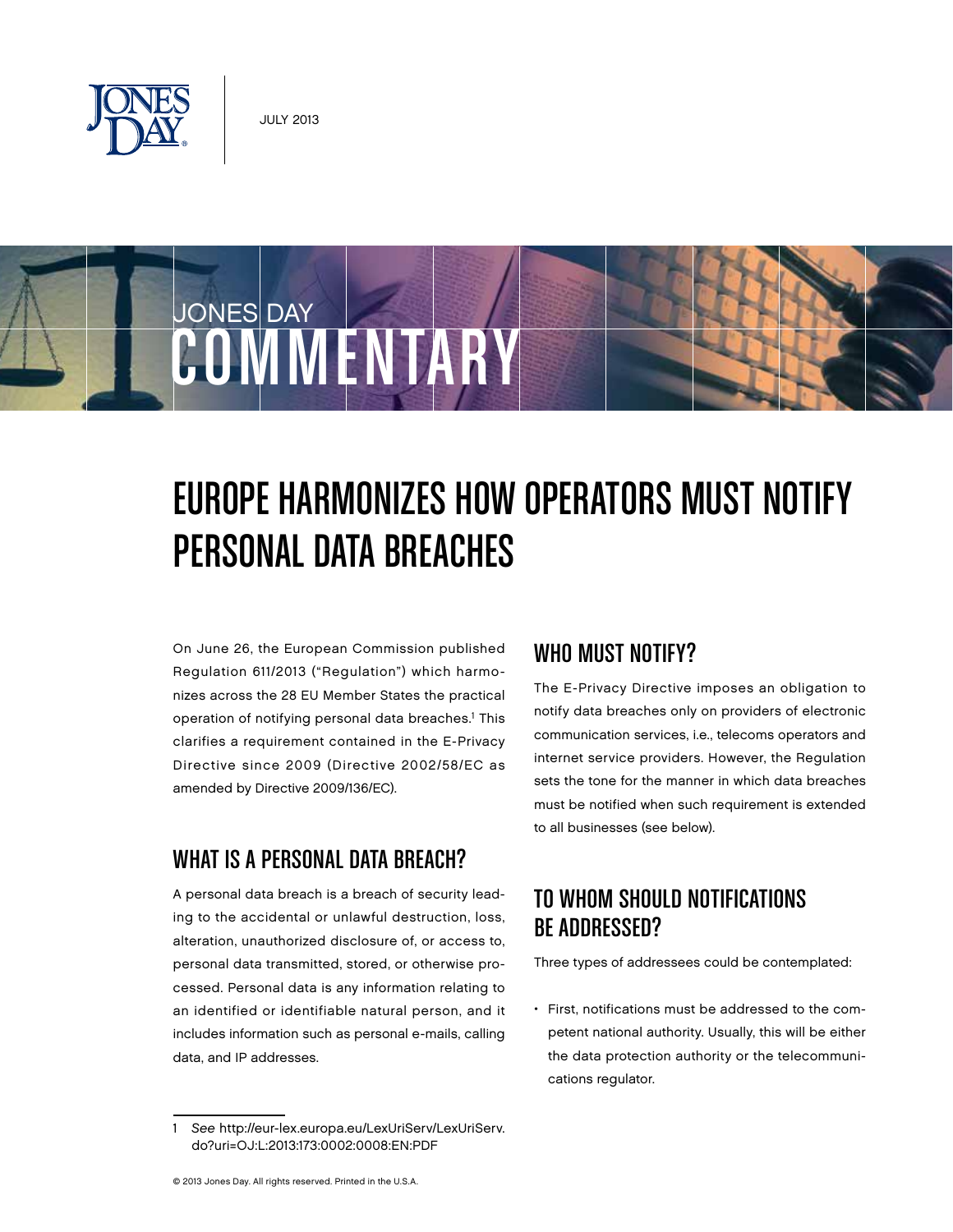- Second, the individual/service subscriber must also be informed, unless data has been securely encrypted such that it is rendered unintelligible to any person who is not authorized to access it. The Commission is expected to publish a list of appropriate encryption measures in the near future.
- Finally, if the provider does not have a direct contractual link with the individual concerned, it is not obliged to issue the above notifications but must notify the provider having such a link.

#### WHAT INFORMATION SHOULD BE NOTIFIED?

The information to be included in the notification is specified in the Annex to the Regulation, which provides separate specifications for notifications to national authorities and individuals. Generally, they both include information such as (i) the provider's identity and relevant contact details, (ii) the timing and circumstances of the breach, (iii) the nature and content of the data, (iv) remedies contemplated, (v) likely consequences of the breach, and (vi) technical/organizational measures taken to address the breach.

For national authorities, additional information is required, such as (i) the number of individuals involved, (ii) information on the individual notifications performed, and (iii) data breaches and notifications effected in other Member States. Individuals should be informed of measures that they can take to mitigate possible adverse effects.

## When Must a Notification Be Made?

In respect of a national authority notification, an initial notification must, in all cases, be made within 24 hours of the detection of the personal data breach. The notification of some information may be postponed up to three days from the initial notification, if not immediately available. In cases where it has not been possible to collect all requested information within the set time frame, the provider must submit instead a reasoned justification for such failure.

In respect of a notification to an individual, only personal data breaches that are "likely to adversely affect" the personal data or privacy of an individual must be notified. The factors to be taken into account in making this determination include:

- The type of data: in particular, financial data, data of a sensitive personal nature, location data, internet log files, web browsing histories, e-mail data, and itemized call lists;
- The likely consequences of the breach: in particular, identity theft or fraud, physical harm, psychological distress, humiliation, or damage to reputation; and
- The circumstances of the breach: in particular, theft or where, to the provider's knowledge, data is in the possession of an unauthorized third party.

The notification to an individual is to be made "without undue delay" after detection. Unlike the national authority notification, there is thus no specified time limit. In exceptional circumstances, where notification to the individual would put at risk the investigation into the breach, the provider may delay notification with the permission of the national authority.

# How Must a Notification Be Made?

The Regulation provides that national authorities are to provide an online form by which providers may communicate the breach. In relation to individuals, there is no standard form, but the communication must be (i) clear and easy to understand, (ii) prompt and secure, and (iii) independent of information concerning other topics.

# WHAT ARE THE SANCTIONS FOR FAILURE TO Properly Notify?

Under the E-Privacy Directive, Member States are obliged to lay down rules on penalties, including criminal sanctions if deemed appropriate, for failure to comply with the notification obligation. Thus, the precise nature of the sanction will vary between the various Member States. As an example, in the UK, the relevant authority is empowered to impose a monetary penalty.